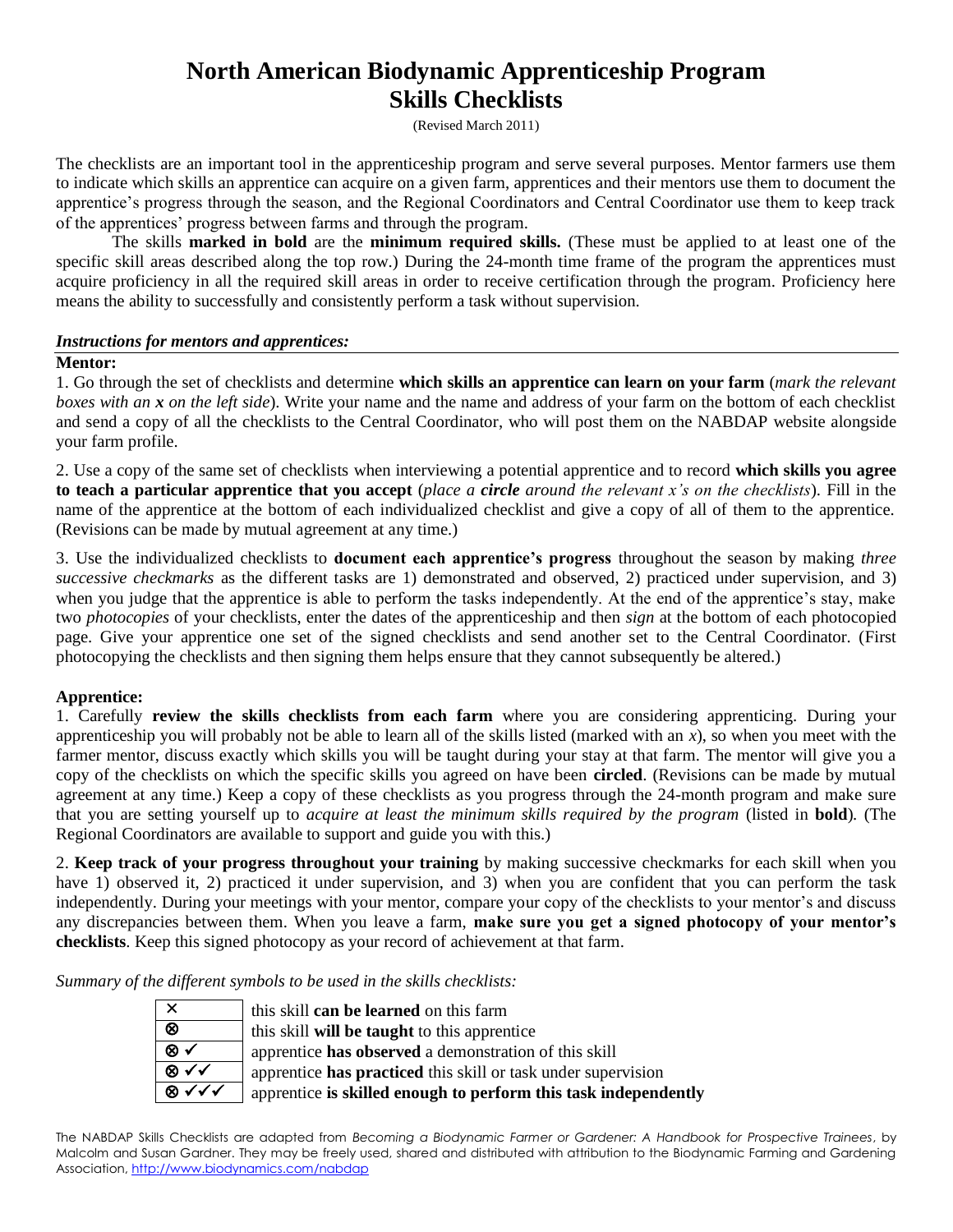Note: NA = not applicable. A slash (/) in a checklist description means *or*.

| Type of Crop:                            | Green-<br>house | Vege-<br>tables | Herbs | Grain<br>Crops | Silage<br>or Hay | Bushes,<br>Berries, | Fruit or<br>Nut | Timber,<br>Firewood | Other: |
|------------------------------------------|-----------------|-----------------|-------|----------------|------------------|---------------------|-----------------|---------------------|--------|
| <b>Skills</b>                            | Crops           |                 |       |                | Crops            | Hedges              | Orchards        | or Sap              |        |
| making compost                           |                 |                 |       | $\mathbf X$    | X                |                     |                 |                     |        |
| making special soil mixes                |                 |                 |       |                |                  |                     |                 |                     |        |
| preparing topsoil/primary tillage        |                 | X               |       | X              | X                |                     |                 |                     |        |
| preparing seedbed/secondary tillage      |                 | X               |       |                |                  |                     |                 |                     |        |
| cover cropping/green manuring            |                 | X               |       | X              | X                |                     |                 |                     |        |
| calculating spacing/quantities           |                 |                 |       |                |                  |                     |                 |                     |        |
| direct seeding/transplanting             |                 | X               |       | X              | $\mathbf X$      |                     |                 |                     |        |
| propagating/grafting                     |                 |                 |       | <b>NA</b>      | <b>NA</b>        |                     |                 |                     |        |
| weeding/pruning                          |                 | X               |       |                |                  | X                   | X               |                     |        |
| judging water needs/watering             | $\mathbf X$     | $\mathbf X$     |       |                |                  |                     |                 |                     |        |
| shading/freeze protection                |                 |                 |       |                |                  |                     |                 |                     |        |
| identifying weeds/diseases/pests         | $\mathbf X$     | X               |       | $\mathbf X$    | $\mathbf X$      |                     |                 |                     |        |
| judging readiness for harvest            |                 | X               |       | X              | X                |                     |                 |                     |        |
| harvesting/mowing/felling/tapping        |                 |                 |       | $\mathbf X$    | $\mathbf X$      | $\mathbf X$         | X               |                     |        |
| post-harvest handling/hygiene            |                 |                 |       | X              | X                |                     | X               |                     |        |
| record keeping                           |                 |                 |       |                |                  |                     |                 |                     |        |
|                                          |                 |                 |       |                |                  |                     |                 |                     |        |
| soil testing/determining fertility needs |                 |                 |       | $\mathbf X$    | $\mathbf X$      |                     |                 |                     |        |
| subsoiling                               |                 |                 |       |                |                  |                     |                 |                     |        |
| supplemental fertilizing                 |                 |                 |       |                |                  |                     |                 |                     |        |
| pollinating                              |                 |                 |       |                |                  |                     |                 |                     |        |
| seed saving/cleaning                     |                 |                 |       |                |                  |                     |                 |                     |        |
| designing cropping sequences             |                 |                 |       |                |                  |                     |                 |                     |        |
| selecting mixes/companion plants         |                 |                 |       | X              | X                |                     |                 |                     |        |
| controlling weeds/diseases/pests         |                 | X               |       | X              | X                |                     |                 |                     |        |
| other:                                   |                 |                 |       |                |                  |                     |                 |                     |        |
|                                          |                 |                 |       |                |                  |                     |                 |                     |        |
|                                          |                 |                 |       |                |                  |                     |                 |                     |        |
| Name & Address of Farm: Clencolton Farms |                 |                 |       |                |                  |                     |                 |                     |        |
|                                          |                 |                 |       |                |                  |                     |                 |                     |        |
|                                          |                 |                 |       |                |                  |                     |                 |                     |        |
|                                          |                 |                 |       |                |                  |                     |                 |                     |        |

#### **1. Plant Cultivation & Management**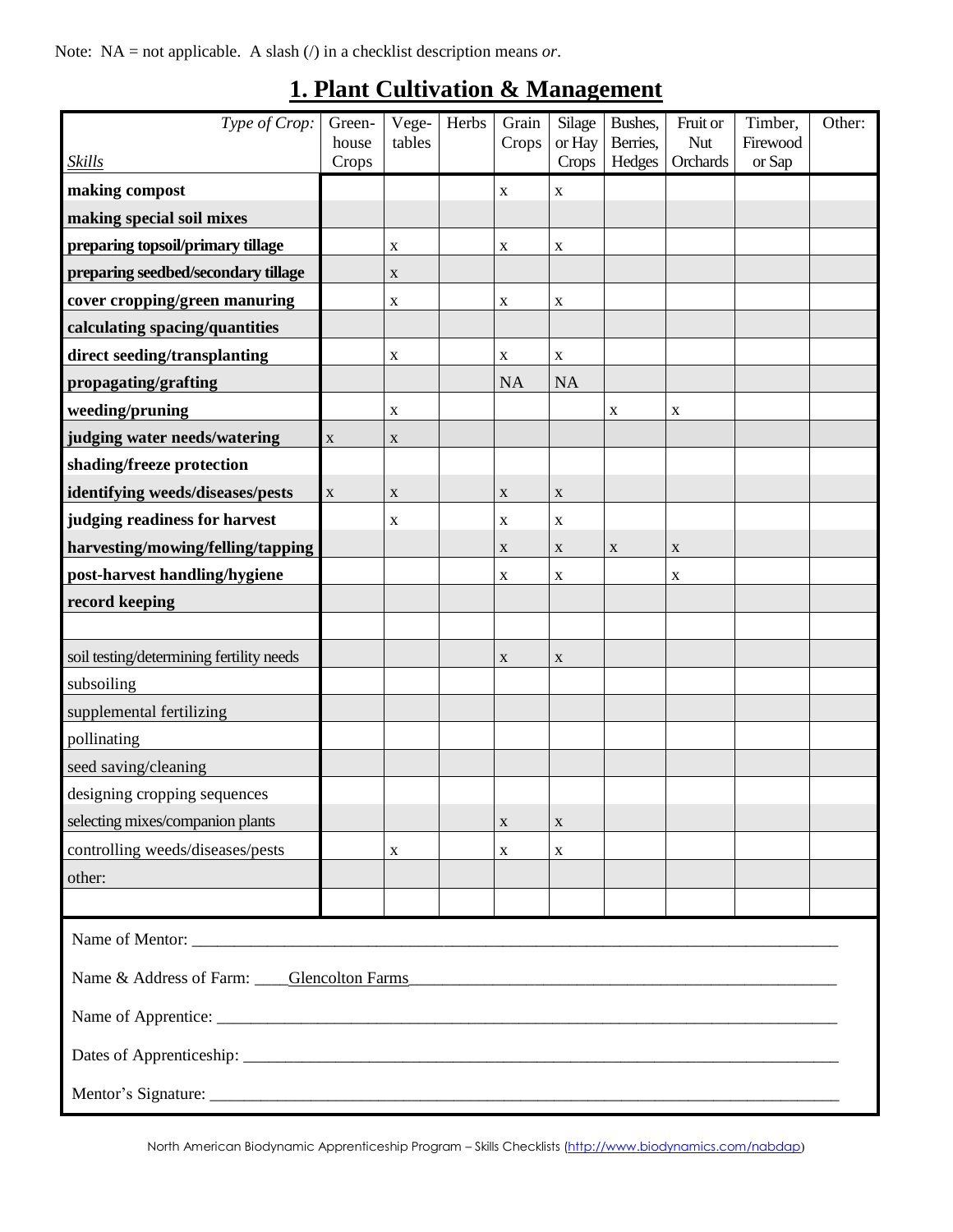## **2. Animal Husbandry**

| Type of Animal:<br><b>Skills</b>         | Cattle                    | Horses           | Pigs        | Sheep       | Goats | Poultry     | <b>Bees</b> | Other: |
|------------------------------------------|---------------------------|------------------|-------------|-------------|-------|-------------|-------------|--------|
| basic safety procedures                  | $\mathbf X$               | $\mathbf X$      | $\mathbf X$ |             |       | $\mathbf X$ |             |        |
| feeding/watering                         | X                         | $\mathbf X$      | X           | $\mathbf X$ |       | X           |             |        |
| bedding/housing                          | X                         | $\boldsymbol{X}$ | $\mathbf X$ | X           |       | X           |             |        |
| grooming/cleaning                        | $\mathbf X$               | X                | X           | X           |       |             |             |        |
| moving/herding/handling                  | $\mathbf X$               | X                | $\mathbf X$ | $\mathbf X$ |       | X           |             |        |
| erecting/maintaining fences              | $\boldsymbol{\mathrm{X}}$ | X                | $\mathbf X$ | $\mathbf X$ |       | X           | <b>NA</b>   |        |
| pasture management                       | X                         | X                | $\mathbf X$ | X           |       | X           |             |        |
| haying/forage collection                 | $\mathbf X$               | X                | X           | $\mathbf X$ |       | X           |             |        |
| manure composting/prepping               | $\mathbf X$               | $\mathbf X$      | X           |             |       | X           |             |        |
| collecting milk/eggs/fleece/honey        | $\mathbf X$               |                  |             | X           |       | X           |             |        |
| post-collection hygiene/storage          | $\mathbf X$               |                  |             | $\mathbf X$ |       | X           |             |        |
| raising young stock                      | $\boldsymbol{\mathrm{X}}$ |                  | $\mathbf X$ | $\mathbf X$ |       | X           |             |        |
| record keeping                           | $\mathbf X$               |                  | X           | $\mathbf X$ |       | X           |             |        |
|                                          |                           |                  |             |             |       |             |             |        |
| breeding/inseminating                    | $\mathbf X$               |                  | X           | X           |       | X           |             |        |
| assisting pregnancy/birth                | $\boldsymbol{\mathrm{X}}$ |                  | $\mathbf X$ | $\mathbf X$ |       | X           | <b>NA</b>   |        |
| castrating/docking/clipping              | X                         |                  | X           |             |       | X           | <b>NA</b>   |        |
| checking health/treating simple illness  | X                         |                  | X           | X           |       | X           |             |        |
| culling/slaughtering                     | $\mathbf X$               |                  | X           | X           |       | X           | <b>NA</b>   |        |
| other:                                   |                           |                  |             |             |       |             |             |        |
|                                          |                           |                  |             |             |       |             |             |        |
|                                          |                           |                  |             |             |       |             |             |        |
| Name & Address of Farm: Clencolton Farms |                           |                  |             |             |       |             |             |        |
|                                          |                           |                  |             |             |       |             |             |        |
|                                          |                           |                  |             |             |       |             |             |        |
|                                          |                           |                  |             |             |       |             |             |        |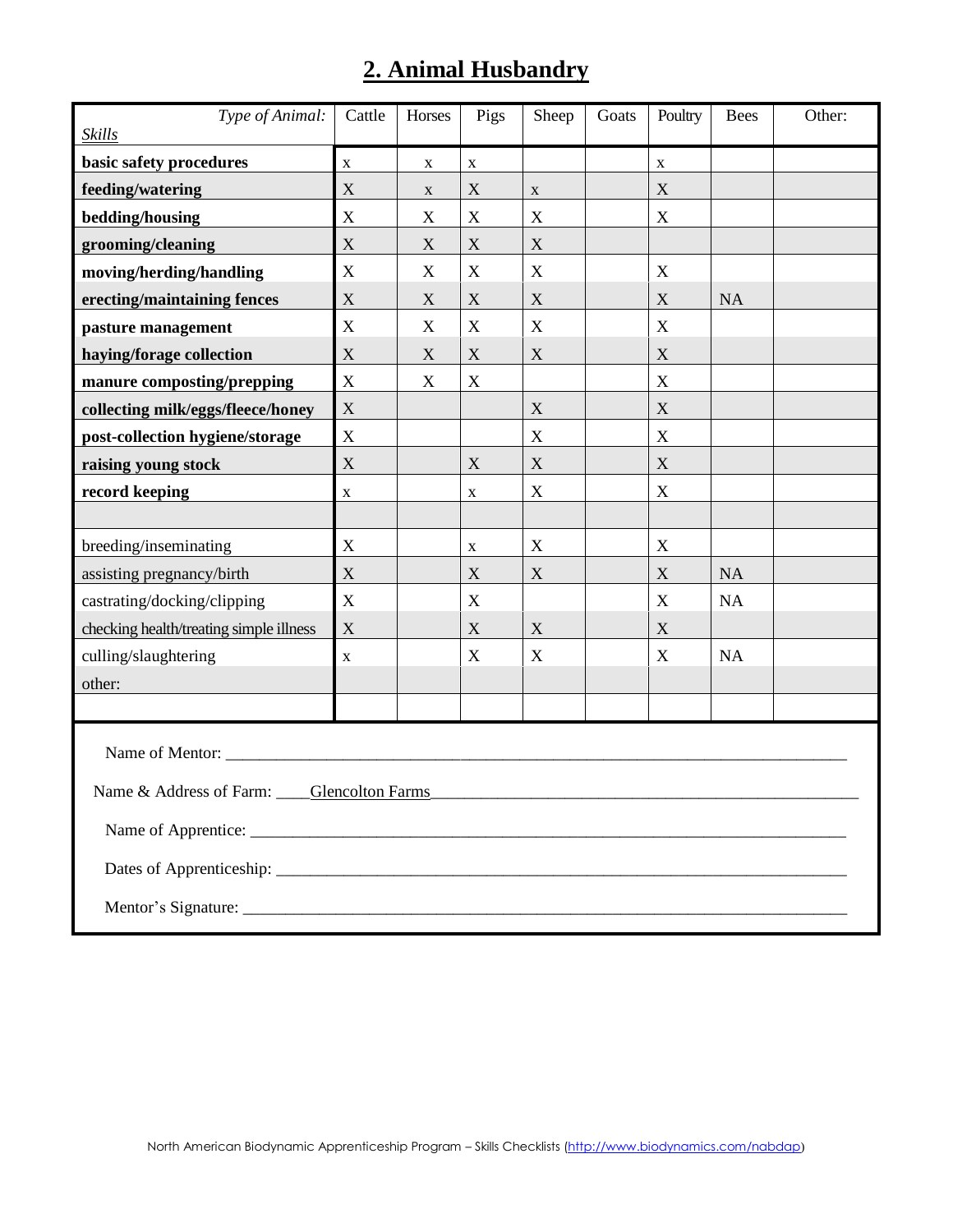### **3. Biodynamic Preparations**

| Preparation:                             | 500            | 501                       | 502         | 503         | 504          | 505         | 506         | 507         | 508         | Peppers<br><b>Barrel</b> |             |                | Other:                    |  |
|------------------------------------------|----------------|---------------------------|-------------|-------------|--------------|-------------|-------------|-------------|-------------|--------------------------|-------------|----------------|---------------------------|--|
| <b>Skills</b>                            |                |                           |             |             |              |             |             |             |             | Comp.                    | Weed        | Inverteb.      | Verteb.                   |  |
| "prepping" compost pile                  | NA             | NA                        | $\mathbf X$ | $\mathbf X$ | $\mathbf X$  | $\mathbf X$ | $\mathbf X$ | $\mathbf X$ | <b>NA</b>   | NA                       | $\mathbf X$ | $\mathbf X$    | $\mathbf X$               |  |
| stirring preprarations                   | $\mathbf X$    | $\mathbf X$               | <b>NA</b>   | $\rm NA$    | <b>NA</b>    | $\rm NA$    | NA          | X           | $\mathbf X$ | $\mathbf X$              | $\mathbf X$ | $\mathbf X$    | $\mathbf X$               |  |
| calibrating sprayer/spraying             | $\mathbf X$    | $\mathbf X$               | <b>NA</b>   | NA          | NA           | $\rm NA$    | <b>NA</b>   | $\mathbf X$ | $\mathbf X$ | $\overline{X}$           | $\mathbf X$ | $\overline{X}$ | $\overline{X}$            |  |
| storing appropriately                    | $\mathbf X$    | X                         | $\mathbf X$ | $\mathbf X$ | $\mathbf{X}$ | $\mathbf X$ | $\mathbf X$ | $\mathbf X$ | $\mathbf X$ | $\mathbf X$              | $\mathbf X$ | X              | $\mathbf X$               |  |
| record keeping                           | $\overline{X}$ | $\mathbf X$               | $\mathbf X$ | $\mathbf X$ | $\mathbf X$  | $\mathbf X$ | $\mathbf X$ | $\mathbf X$ | $\mathbf X$ | $\mathbf X$              | $\mathbf X$ | $\mathbf X$    | $\mathbf X$               |  |
|                                          |                |                           |             |             |              |             |             |             |             |                          |             |                |                           |  |
| collecting/grinding minerals             | NA             | $\boldsymbol{\mathrm{X}}$ | NA          | NA          | NA           | NA          | <b>NA</b>   | NA          | NA          | NA                       | <b>NA</b>   | <b>NA</b>      | NA                        |  |
| harvesting plant parts                   | $\mathbf X$    | <b>NA</b>                 | $\mathbf X$ | $\mathbf X$ | $\mathbf X$  | $\mathbf X$ | $\mathbf X$ | $\mathbf X$ | $\mathbf X$ | $\mathbf X$              | $\mathbf X$ | <b>NA</b>      | <b>NA</b>                 |  |
| collecting/"potentizing" manure          | $\mathbf X$    | NA                        | <b>NA</b>   | $\rm NA$    | NA           | NA          | <b>NA</b>   | NA          | NA          | $\mathbf X$              | NA          | <b>NA</b>      | <b>NA</b>                 |  |
| acquiring animals/animal parts           | <b>NA</b>      | <b>NA</b>                 | $\mathbf X$ | $\mathbf X$ | NA           | $\mathbf X$ | $\mathbf X$ | NA          | <b>NA</b>   | NA                       | <b>NA</b>   | $\mathbf X$    | $\mathbf X$               |  |
| stuffing animal sheaths                  | $\mathbf X$    | $\mathbf X$               | $\mathbf X$ | $\mathbf X$ | NA           | $\mathbf X$ | $\mathbf X$ | NA          | NA          | NA                       | NA          | NA             | NA                        |  |
| selecting hanging/burial sites           | $\mathbf X$    | $\mathbf X$               | $\mathbf X$ | $\mathbf X$ | $\mathbf X$  | $\mathbf X$ | $\mathbf X$ | NA          | NA          | $\mathbf X$              | NA          | <b>NA</b>      | <b>NA</b>                 |  |
| hanging/burying/exhuming                 | $\mathbf X$    | $\mathbf X$               | $\mathbf X$ | $\mathbf X$ | $\mathbf X$  | $\mathbf X$ | $\mathbf X$ | NA          | NA          | $\mathbf X$              | NA          | <b>NA</b>      | NA                        |  |
| evaluating finished preps                | $\mathbf X$    | $\mathbf X$               | $\mathbf X$ | $\mathbf X$ | $\mathbf X$  | $\mathbf X$ | $\mathbf X$ | $\mathbf X$ | $\mathbf X$ | $\mathbf X$              | $\mathbf X$ | $\mathbf X$    | $\mathbf X$               |  |
| selecting ashing times                   | <b>NA</b>      | NA                        | <b>NA</b>   | NA          | NA           | NA          | <b>NA</b>   | NA          | NA          | NA                       | $\mathbf X$ | $\mathbf X$    | $\mathbf X$               |  |
| burning specimens                        | <b>NA</b>      | <b>NA</b>                 | <b>NA</b>   | NA          | NA           | NA          | <b>NA</b>   | <b>NA</b>   | <b>NA</b>   | NA                       | $\mathbf X$ | X              | $\boldsymbol{\mathrm{X}}$ |  |
| spreading/spraying peppers               | <b>NA</b>      | NA                        | <b>NA</b>   | NA          | NA           | NA          | $\rm NA$    | NA          | NA          | NA                       | $\mathbf X$ | $\mathbf X$    | $\mathbf X$               |  |
| other:                                   |                |                           |             |             |              |             |             |             |             |                          |             |                |                           |  |
|                                          |                |                           |             |             |              |             |             |             |             |                          |             |                |                           |  |
| Name of Mentor:                          |                |                           |             |             |              |             |             |             |             |                          |             |                |                           |  |
| Name & Address of Farm: Clencolton Farms |                |                           |             |             |              |             |             |             |             |                          |             |                |                           |  |
|                                          |                |                           |             |             |              |             |             |             |             |                          |             |                |                           |  |
|                                          |                |                           |             |             |              |             |             |             |             |                          |             |                |                           |  |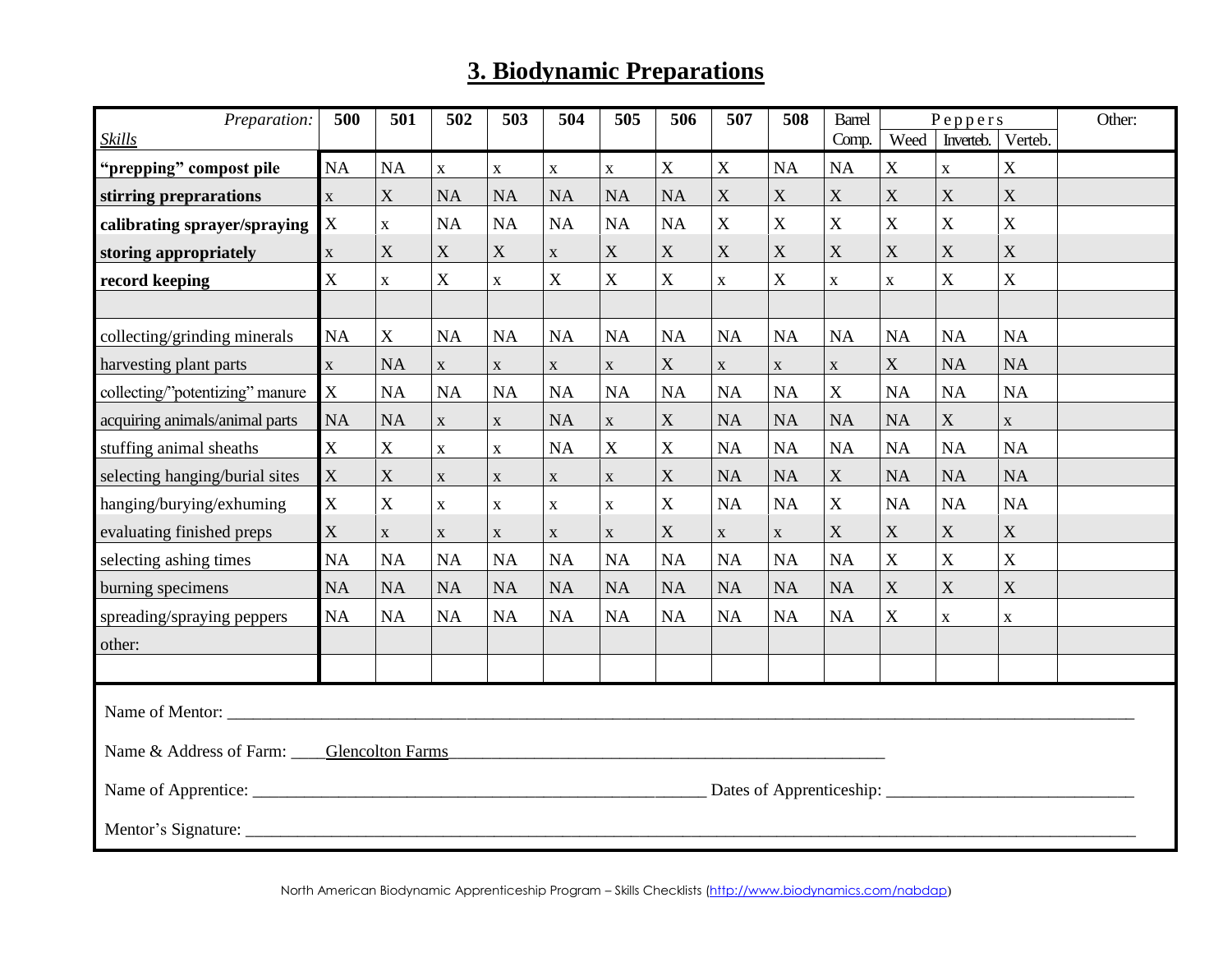| Equipment:                     |             | Electric     |              |              |             | <b>Internal Combustion</b> |              |             |                 | Pneumatic                 | Other: |
|--------------------------------|-------------|--------------|--------------|--------------|-------------|----------------------------|--------------|-------------|-----------------|---------------------------|--------|
|                                | Hand        | Bench        | Welding      | String       | Chain-      | Walk-                      |              | ATVs Trucks | <b>Tractors</b> | Handheld                  |        |
|                                | Power       | <b>Tools</b> | <b>Tools</b> | Trim-        | saws        | behinds                    |              |             |                 | <b>Tools</b>              |        |
| Skills:                        | Tools       |              |              | mers         |             |                            |              |             |                 |                           |        |
| safety procedures              | X           | X            | $\mathbf X$  | $\mathbf X$  | X           | X                          | X            | X           | X               | X                         |        |
| emergency procedures           | $\mathbf X$ | X            | $\mathbf X$  | $\mathbf{X}$ | $\mathbf X$ | X                          | $\mathbf{X}$ | $\mathbf X$ | $\mathbf X$     | $\boldsymbol{\mathrm{X}}$ |        |
| basic operation                | X           | $\mathbf X$  | $\mathbf X$  | X            | X           | X                          | X            | X           | $\mathbf X$     | X                         |        |
| record keeping                 |             |              |              |              |             |                            |              |             |                 |                           |        |
|                                |             |              |              |              |             |                            |              |             |                 |                           |        |
| using implements/attachments X |             | X            | $\mathbf X$  | X            | X           | X                          | X            | X           | $\mathbf X$     | X                         |        |
| troubleshooting                | X           | X            | X            | X            | X           | X                          | X            | X           | X               | X                         |        |
| routine maintenance            | X           | X            | X            | X            | X           | X                          | X            | X           | X               | X                         |        |
| small repairs                  | X           | X            | X            | X            | X           | X                          | X            | X           | X               | X                         |        |
| other:                         |             |              |              |              |             |                            |              |             |                 |                           |        |
|                                |             |              |              |              |             |                            |              |             |                 |                           |        |

### **4. Machine-Powered Equipment**

### **5. Draft Animals**

| Type of Animal:<br><b>Basic Skills</b> | Oxen | Horses | Mules/<br>Donkeys | Other: |
|----------------------------------------|------|--------|-------------------|--------|
| harnessing/hitching                    |      | X      |                   |        |
| multiple hitches                       |      | X      |                   |        |
| maintaining equipment                  |      | X      |                   |        |
| driving/carting                        |      | X      |                   |        |
| plowing/log skidding etc.              |      | X      |                   |        |
| powering stationary machines           |      |        |                   |        |
| training young animals                 |      |        |                   |        |
| record keeping                         |      |        |                   |        |
| other:                                 |      |        |                   |        |
|                                        |      |        |                   |        |

| Name of Mentor:                                                                                       |
|-------------------------------------------------------------------------------------------------------|
| Name & Address of Farm: Glencolton Farms Communication Contains and Address of Farm: Glencolton Farms |
|                                                                                                       |
|                                                                                                       |
|                                                                                                       |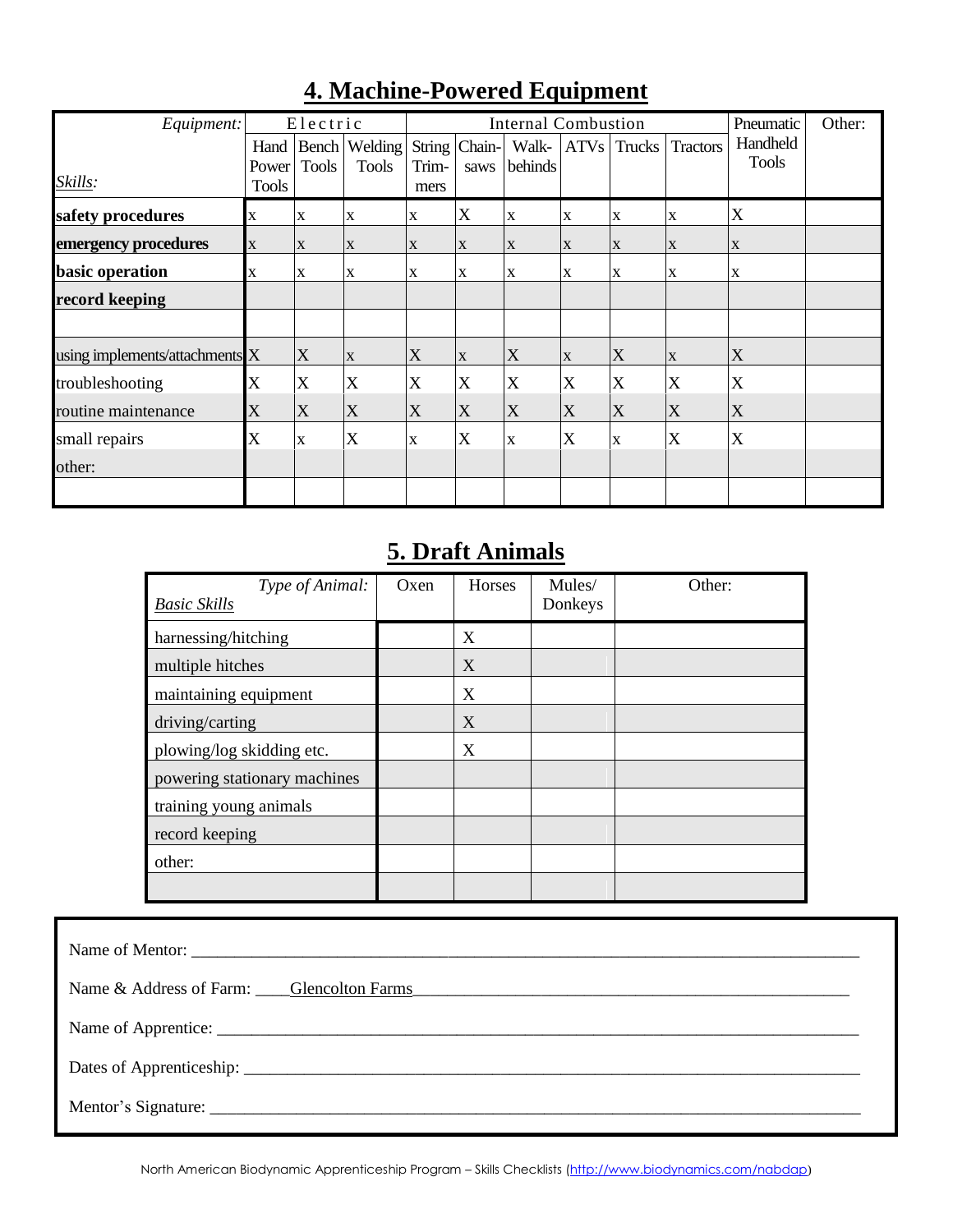| Skill                              | Skill Level |
|------------------------------------|-------------|
| supervising crews                  | X           |
| dealing with customers             | X           |
|                                    |             |
| dealing with visitors              | X           |
| dealing with schoolchildren        | X           |
| dealing with journalists           | X           |
| dealing with regulators/inspectors | X           |
| designing/producing newsletters    | X           |
| organizing festivals/public events | X           |
| planning/budgeting                 | X           |
| accounting                         | X           |
| market research                    | X           |
| marketing/designing packaging      | X           |
| setting up a CSA                   |             |
| other:                             |             |
|                                    |             |

### **6. Basic Business Management**

### **7. Basic Crafts**

| Craft:            | Sewing/  | Felting/ | Natural | Knitting/ | Tanning/ | Soap-  | Candle- | Basketry | Other: |
|-------------------|----------|----------|---------|-----------|----------|--------|---------|----------|--------|
|                   | Clothes- | Spinning | Dyeing  | Weaving   | Leather- | making | making  |          |        |
| <b>Skills</b>     | making   |          |         |           | work     |        |         |          |        |
| safety procedures |          |          |         |           |          |        |         |          |        |
| using materials   |          | X        |         | X         |          |        |         |          |        |
| using tools       |          | X        |         | X         |          |        |         |          |        |
| simple projects   |          | X        |         | X         |          |        |         |          |        |
| designing         |          |          |         | X         |          |        |         |          |        |
| other:            |          |          |         |           |          |        |         |          |        |
|                   |          |          |         |           |          |        |         |          |        |
|                   |          |          |         |           |          |        |         |          |        |

| Name of Mentor:                                                                                       |  |
|-------------------------------------------------------------------------------------------------------|--|
| Name & Address of Farm: Glencolton Farms Communication Contains and Address of Farm: Glencolton Farms |  |
|                                                                                                       |  |
|                                                                                                       |  |
|                                                                                                       |  |